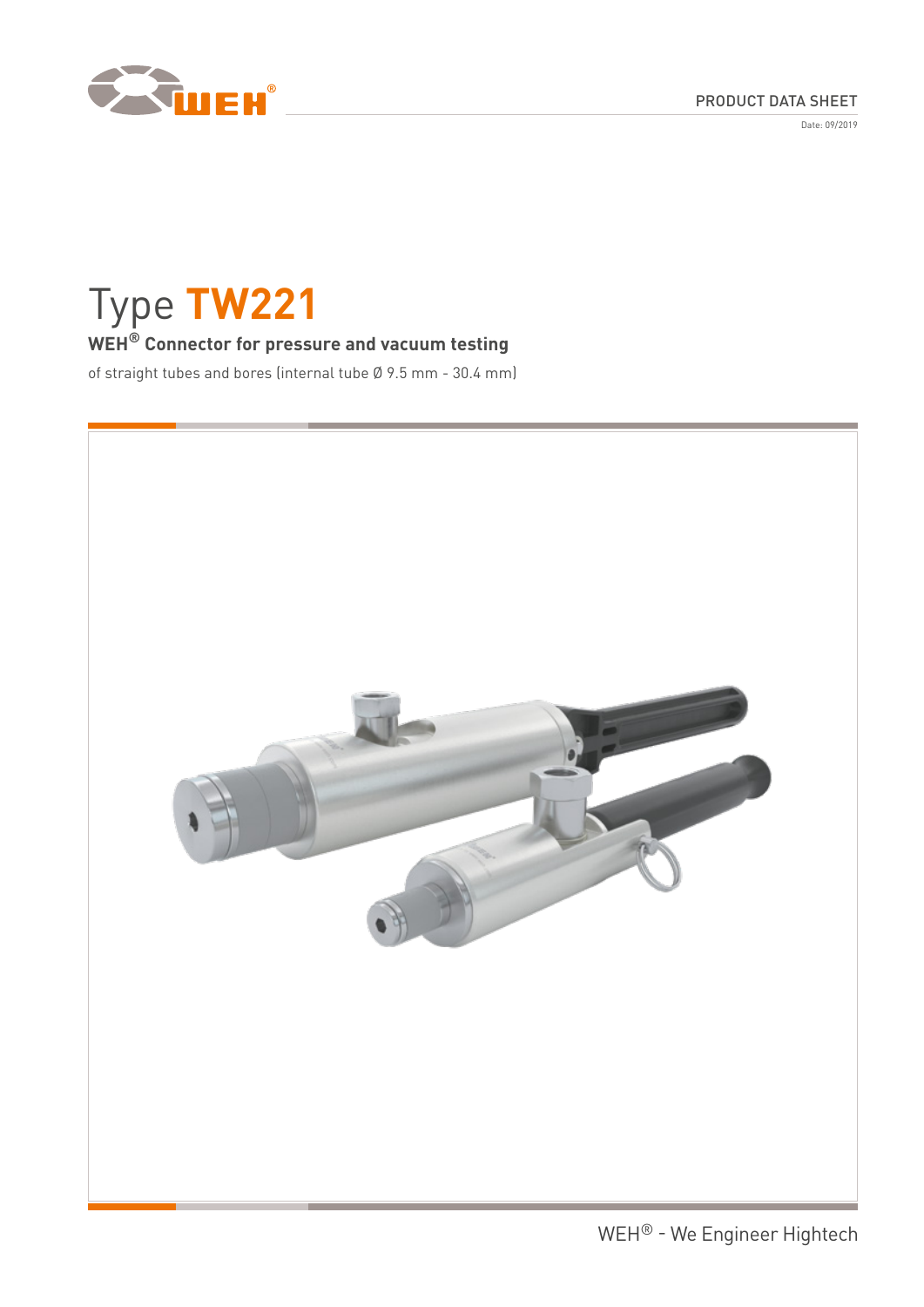# **General**

## **DESCRIPTION**



#### Features

- Connection in seconds
- No hand tightening required
- For connection into straight tubes and bores
- No seal adjustment required
- Wide range of tube tolerances
- High-grade materials

The WEH<sup>®</sup> TW221 Quick connector provides a pressure-tight connection to bores and straight tubes of copper, steel or aluminium within seconds. The connector is suitable for pressure and vacuum testing with oil free air or gaseous media. The manually operated connector is secured to the component by its connection seal. In this case it is important that during testing, the test piece and seals have to remain absolutely dry to ensure proper functioning and sealing.

The WEH<sup>®</sup> TW221 is equipped with a SBR front seal. It is the customer's responsibility to clarify the media compatibility.

#### Application

Quick connector for pressure and vacuum testing of straight tubes and bores (sealing the internal tube diameter), as for example pressure vessels, valves, transducers, compressors, condensers, tubing systems etc.

## TECHNICAL DATA

| Characteristic                         | <b>Basic version</b>                                                |
|----------------------------------------|---------------------------------------------------------------------|
| Nominal hore DN                        | 2 to 4 mm, acc. to design                                           |
| Max allowable<br>operating pressure PS | 3 <sub>har</sub>                                                    |
| Temperature range                      | $+5$ °C up to $+80$ °C                                              |
| Leak rate                              | $1 \times 10^{-3}$ mbar x $\sqrt{s}$                                |
| Surface finish of test piece           | $Rz8 \mu m$                                                         |
| Material                               | Body size 1 + 2: Anodized aluminium<br>Body size 3: Stainless steel |
| Sealing material                       | Front seal of SBR                                                   |

Other designs on request

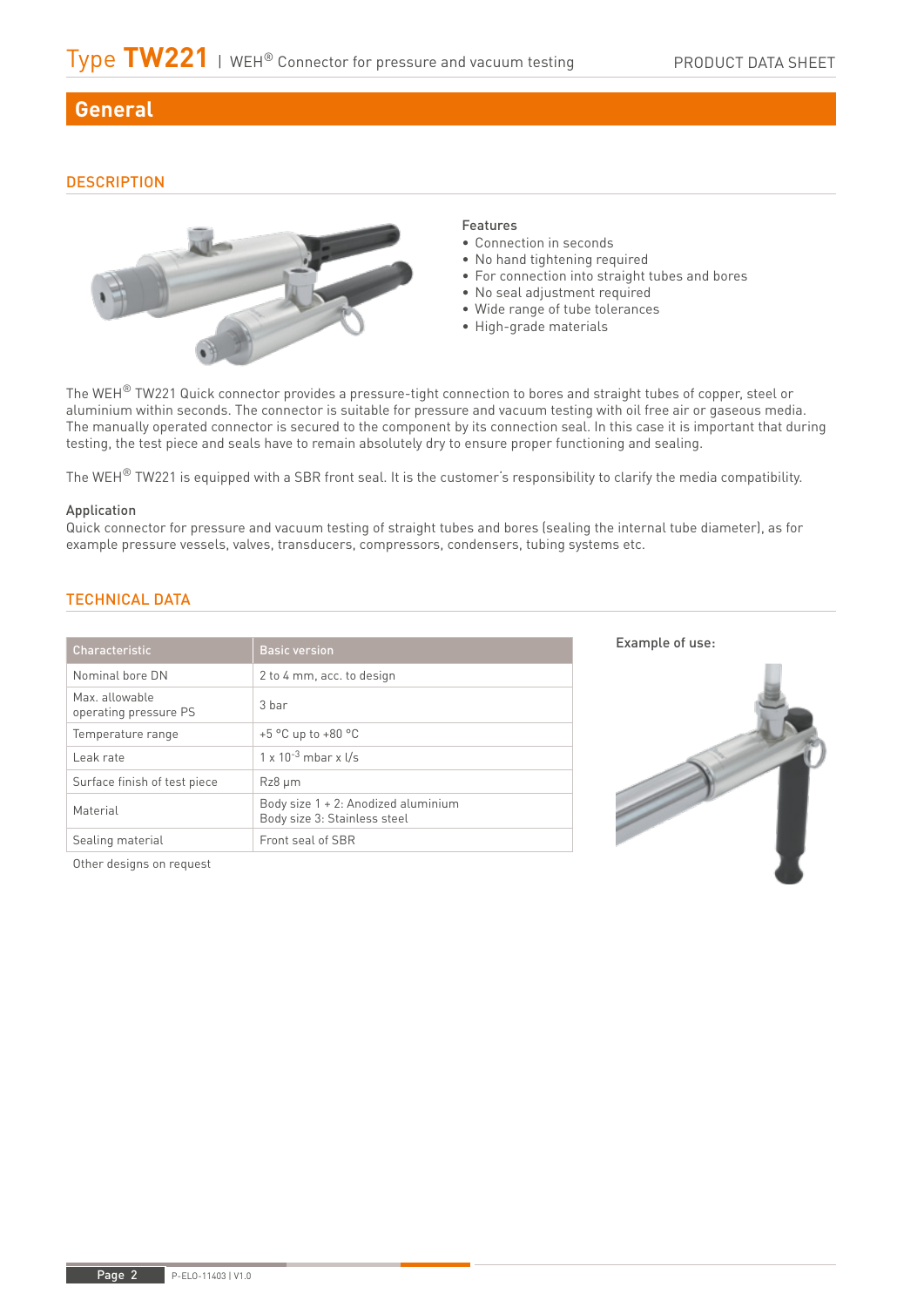# **Ordering**

# ORDERING | WEH® TW221 Quick connector – body size 1 + 2

approx. dimensions (mm)



| Part No. | Body size      | <b>Sealing range</b><br>internal tube Ø<br>A | B <sub>1</sub><br>(internal thread) | D <sub>1</sub> | D <sub>2</sub> | L1  | L2 | $Lmin*$ | Replacement<br>seal set**<br>(consisting of<br>5 front seals<br>$+5$ o-rings) |
|----------|----------------|----------------------------------------------|-------------------------------------|----------------|----------------|-----|----|---------|-------------------------------------------------------------------------------|
| C1-82309 | 1              | $9.5 - 10.4$                                 | G1/8"                               | 22             | 16             | 176 | 86 | 16      | B200B-89775                                                                   |
| C1-82814 |                | $10.5 - 11.4$                                | G1/8"                               | 22             | 16             | 176 | 86 | 16      | B200B-97248                                                                   |
| C1-82305 |                | $11.5 - 12.4$                                | G1/8"                               | 22             | 16             | 176 | 86 | 16      | B200B-90418                                                                   |
| C1-82304 |                | $12.5 - 13.4$                                | G1/8"                               | 22             | 16             | 176 | 86 | 16      | B200B-89774                                                                   |
| C1-84246 | $\overline{2}$ | $13.5 - 14.4$                                | G1/8"                               | 22             | 16             | 186 | 96 | 29      | B200B-91391                                                                   |
| C1-84247 | $\overline{2}$ | $14.5 - 15.4$                                | G1/8"                               | 22             | 16             | 186 | 96 | 29      | B200B-89737                                                                   |
| C1-84248 | $\overline{2}$ | $15.5 - 16.4$                                | G1/8"                               | 22             | 16             | 186 | 96 | 29      | B200B-90420                                                                   |
| C1-84249 | $\overline{2}$ | $16.5 - 17.4$                                | G1/8"                               | 22             | 16             | 186 | 96 | 29      | B200B-98586                                                                   |
| C1-84251 | $\overline{2}$ | $17.5 - 18.4$                                | G1/8"                               | 22             | 16             | 186 | 96 | 29      | B200B-95777                                                                   |
| C1-82300 | $\overline{2}$ | $18.5 - 19.4$                                | G1/8"                               | 22             | 16             | 186 | 96 | 29      | B200B-90416                                                                   |
| C1-84252 | $\overline{2}$ | $19.5 - 20.4$                                | G1/8"                               | 22             | 16             | 186 | 96 | 29      | B200B-90442                                                                   |
| C1-82307 | $\overline{2}$ | $20.5 - 21.4$                                | G1/8"                               | 22             | 16             | 186 | 96 | 29      | B200B-135789                                                                  |
| C1-82308 | $\overline{2}$ | $21.5 - 22.4$                                | G1/8"                               | 22             | 16             | 186 | 96 | 29      | B200B-95700                                                                   |
| C1-84253 | 2              | $22.5 - 23.4$                                | G1/8"                               | 22             | 16             | 186 | 96 | 29      | B200B-95894                                                                   |
| C1-83865 | $\overline{2}$ | $23.5 - 24.4$                                | G1/8"                               | 22             | 16             | 186 | 96 | 29      | B200B-84806                                                                   |

\* Lmin: minimum insertion length of test piece

\*\* Replacement seal sets for body size 2 with a sealing range > 13.5 mm always include 10 front seals

Note: required roundness of internal tube diameter max. 0.25 mm

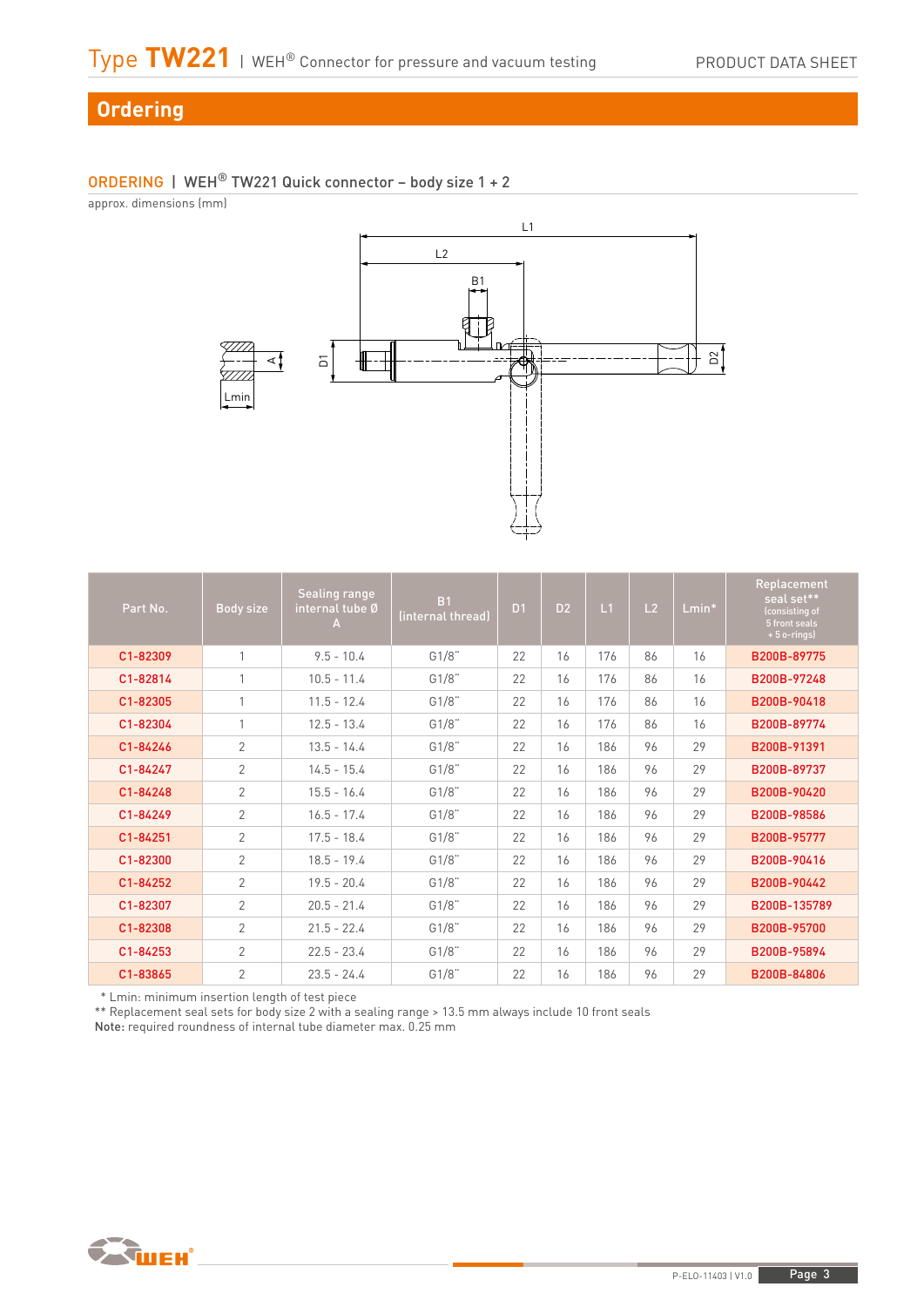# **Ordering**

# ORDERING | WEH® TW221 Quick connector – body size 3

approx. dimensions (mm)



| Part No. | Body size | <b>Sealing range</b><br>internal tube Ø<br>А | B <sub>1</sub><br>(internal thread) | D <sub>1</sub> | D <sub>2</sub> | L1  | L2  | $Lmin*$ | Replacement<br>seal set<br>(consisting of<br>10 front seals<br>$+5$ o-rings) |
|----------|-----------|----------------------------------------------|-------------------------------------|----------------|----------------|-----|-----|---------|------------------------------------------------------------------------------|
| C1-86878 | 3         | $24.5 - 25.4$                                | G1/8"                               | 35             | 20             | 285 | 150 | 30      | B200B-89777                                                                  |
| C1-84141 | 3         | $25.5 - 26.4$                                | G1/8"                               | 35             | 20             | 285 | 150 | 30      | B200B-91135                                                                  |
| C1-88744 | 3         | $265 - 274$                                  | G1/8"                               | 35             | 20             | 285 | 150 | 30      | B200B-97374                                                                  |
| C1-86190 | 3         | $275 - 284$                                  | G1/8"                               | 35             | 20             | 285 | 150 | 30      | B200B-89778                                                                  |
| C1-87141 | 3         | $28.5 - 29.4$                                | G1/8"                               | 35             | 20             | 285 | 150 | 30      | B200B-135788                                                                 |
| C1-86191 | 3         | $29.5 - 30.4$                                | G1/8"                               | 35             | 20             | 285 | 150 | 30      | B200B-96452                                                                  |

\* Lmin: minimum insertion length of test piece

Note: required roundness of internal tube diameter max. 0.25 mm

Other connector sizes and versions on request.

Required information for ordering see page 7, catalogue no. 40.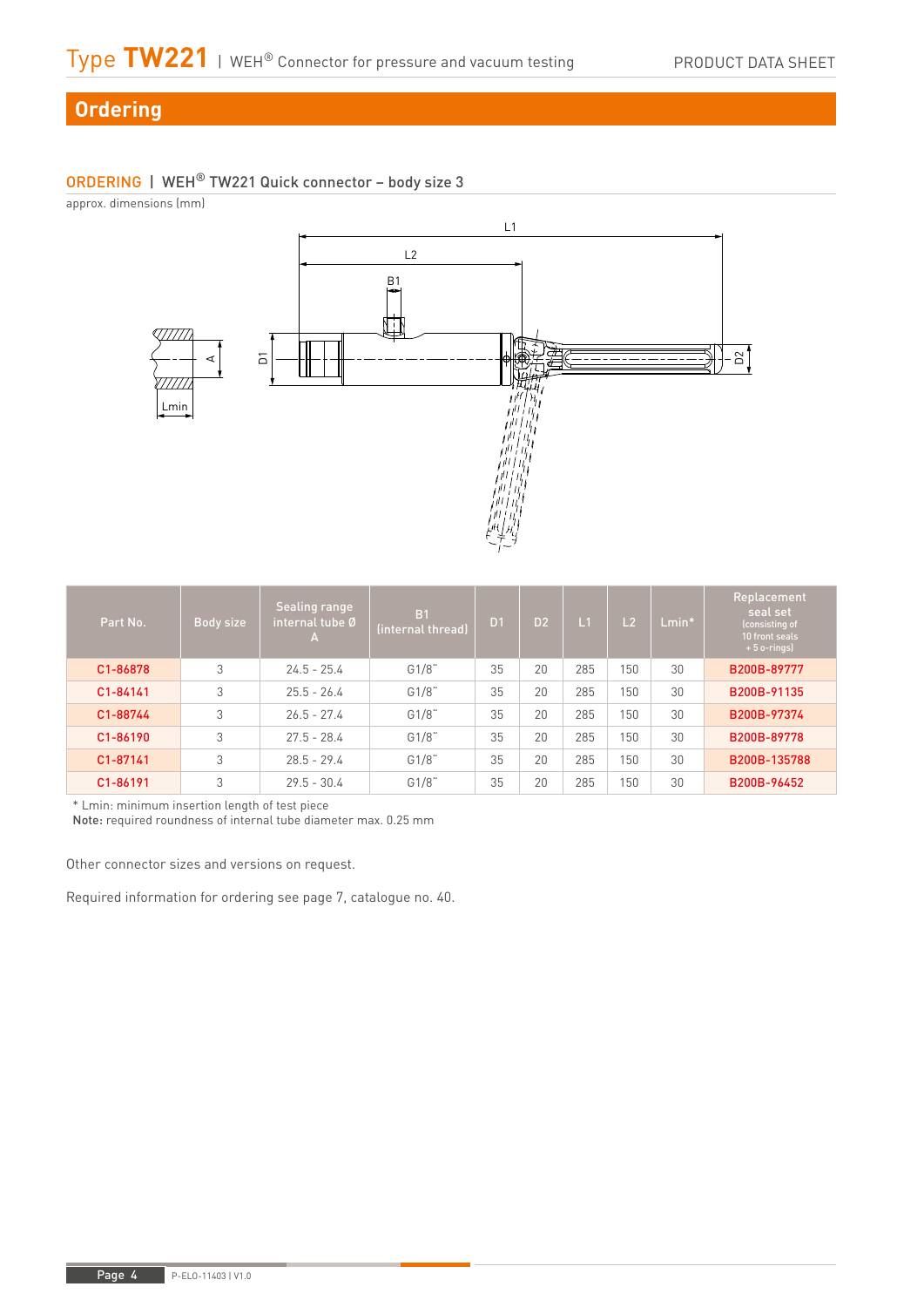# **Accessories**

# **ACCESSORIES**

The following accessories are available for the WEH® TW221:

### Screw plug

If the WEH® Connector is to be used as a plug, the media inlet 'B1' will be sealed with a screw plug of brass (PVC sealing ring) for low pressure range. It is recommended that the media compatibility of the seal be tested by the customer!